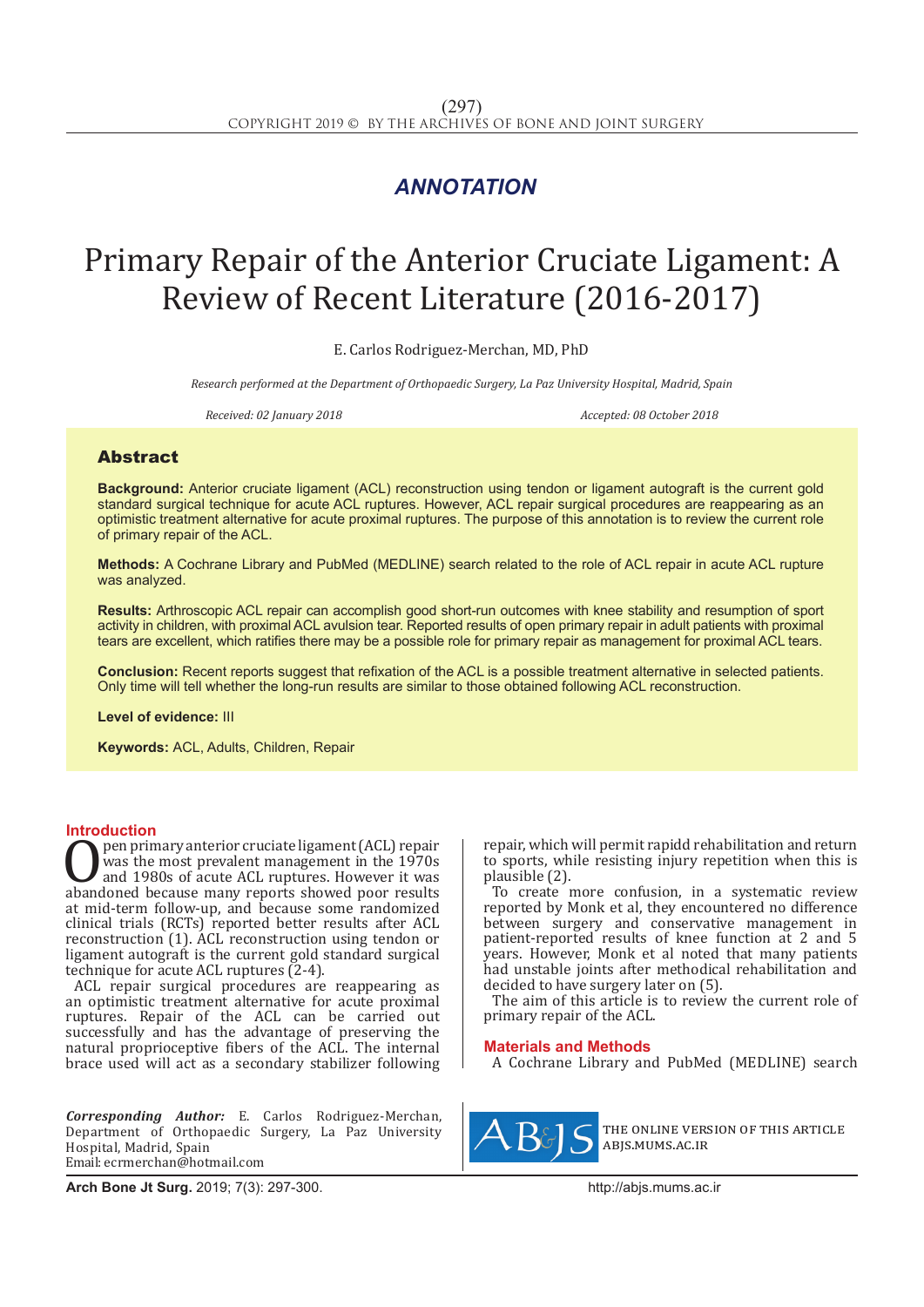

**Figure 1. Flow chart of our search strategy regarding ACL repair (2016-2017).** 

related to the role of ACL repair in acute ACL rupture was analyzed. The main criteria for selection were that the articles were focused in the role of the role of ACL repair in acute ACL rupture. Figure 1 shows our search strategies (PubMed /Medline and Cochrane Library). The searches were made from 1 January 2016 to 31 December 2017.

#### **Results**

The types of studies reported have different levels of evidence (levels I to IV), although most of them have level IV of evidence.

#### *Biomechanical Studies*

In a biomechanical study on dynamic augmentation of ACL tears in 8 fresh-frozen human cadaveric knees, Häberli et al analyzed the course of translation during a simulated initial postoperative period. Their findings supported ACL repair during biological healing (6).

In other biomechanical study, van der List and Difelice investigater gap formation after primary repair of the ACL. They believed that their findings were plausible to be enough for careful early active range of motion when extrapolating from other available reports (7).

In a cadaveric study on a new ACL repair procedure Schliemann et al analyzed knee joint kinematics after dynamic intraligamentary stabilization (DIS) (8). Using a knee simulator they found that DIS with a preload of 80 N put back knee joint kinematics equivalent to that of an ACL-intact knee and was consequently able of procuring knee joint stability during ACL healing.

#### *Clinical Studies in Adults*

Büchlet et al analyzed that functional recovery after primary ACL repair with DIS. In a series of 45 patients with acute ACL rupture they found at 1-year follow-up that the DIS procedure with adequate rehabilitation produced successful functional recovery and low rerupture rate (7%). The mean age of the series was 26 years (range 18 to 54 years) (9).

Krismer et al reported factors influencing the success of ACL repair with DIS. In a series of 264 patients they found that right patient choice and restricting of indications are needed to keep high success rates of the technique (10). Mid-substance ACL ruptures and a high pre-injury sports activity level are two predictors of worse result. When neither of the aforementioned risk factors happened the failure rate was 4%. An overall complication rate of 15% was found including 9.5% re-ruptures, 4% chronic instability, and 1.5% of more than 10° fixed flexion deformity (10).

Thirteen patients undergoing ACL repair were analyzed by Hoffmann et al (11). They performed primary single suture anchor re-fixation of ACL proximal avulsion tears. They found good to excellent clinical mid-term results. However, in cases of additional severe impairment of extensor structures or systemic rheumatic disease, loss of function and disappointing clinical outcomes happened.

#### *Systematic Reviews*

In a systematic review on the role of internal bracing and repair of the ACL, van Eck et al stated that the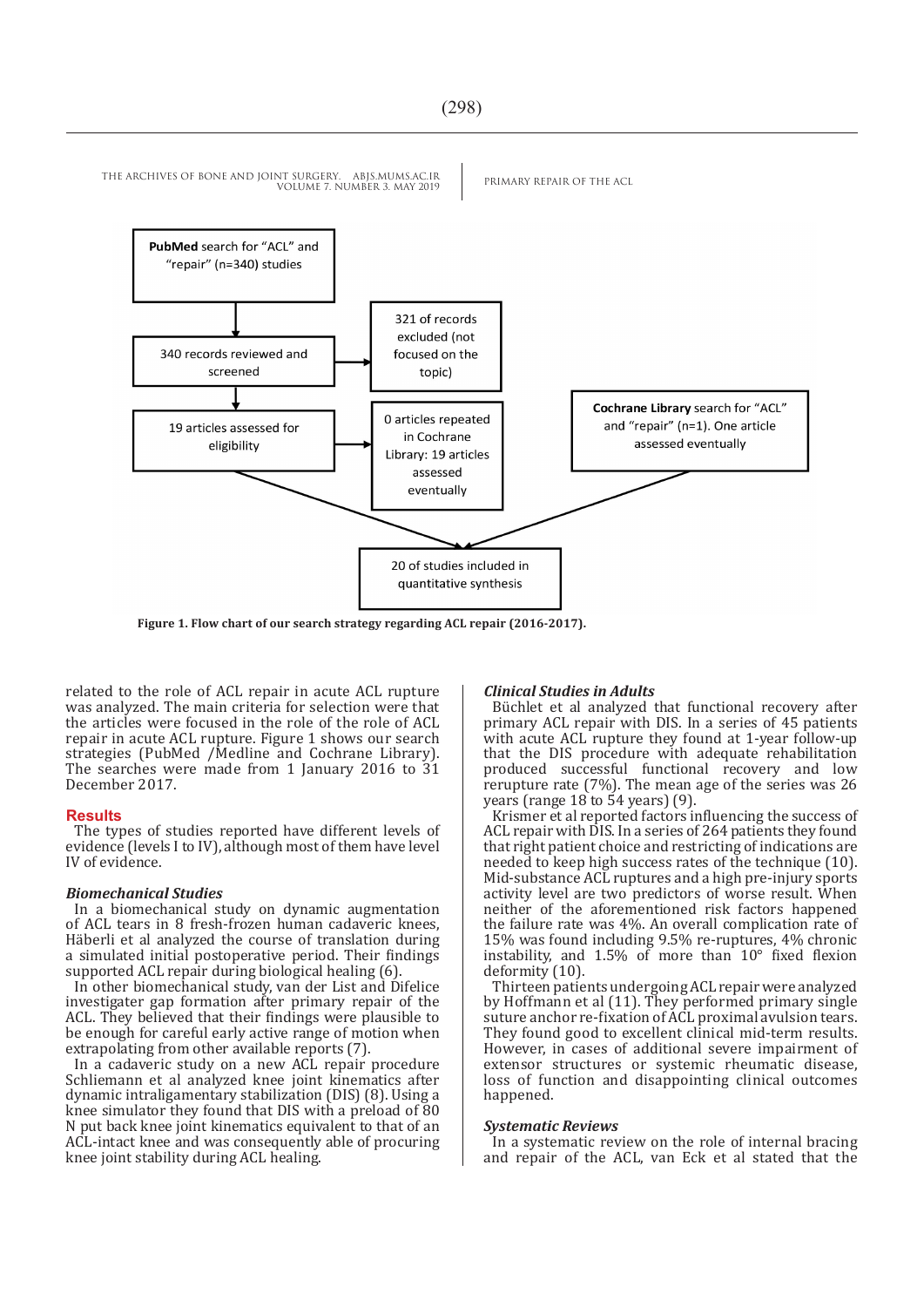THE ARCHIVES OF BONE AND JOINT SURGERY. ABJS.MUMS.AC.IR PRIMARY REPAIR OF THE ACL

VOLUME 7. NUMBER 3. MAY 2019

procedure may be a possible alternatibe in young patients with acute, proximal ACL tears. They also found that the use of internal bracing, biological augmentation, and scaffold tissue may augment the success percentage of repair (12).

In another systematic review, van der List and DiFelice encountered that tear location appears to have played a role on the results of open primary ACL repair. Results of open primary repair in patients with proximal tears were excellent, which ratifies there may be a possible role for primary repair as management for proximal ACL tears (13).

#### *Comparative Studies in Adults Repair vs. Reconstruction*

Murray et al compared 10 patients undergoing bridgeenhanced anterior ACL repair (BEAR) and 10 patients received a hamstring autograft ACL reconstruction (14). The BEAR includes suture repair of the ligament combined with a bioactive scaffold to bridge the gap between the torn ligament ends. There were no knee infections or signs of important inflammation in either group. There were no differences between groups in effusion or pain, and no failures. Magnetic Resonance Imaging (MRI) from all of the BEAR and ACL-reconstructed patients showed a continuous ACL or unbroken graft. The results of this study suggested that the BEAR technique may have a rate of complications low enough to justify a study of effectiveness in a larger group of patients (14).

In a series of 41 patients, Achtnich et al compared clinical and radiologic outcomes of primary ACL suture anchor repair and microfracturing with anatomic ACL single-bundle reconstruction in patients with acute proximal ACL avulsion tears (15). They found that proximal refixation of the ACL utilizing knotless suture anchors and microfracturing puts back knee stability and results in equivalent functional results to a control group treated with single-bundle ACL reconstruction. The outcomes suggested that refixation of the ACL is a possible treatment alternative in selected patients.

Schliemann et al compared gait pattern and early functional results between ACL repair and ACL reconstruction (16). They encountered that early functional outcomes and changes in gait pattern following DIS were comparable to those of primary ACL reconstruction. Therefore, they concluded that ACL repair may be an option to ACL reconstrcution.

Van der List and DiFelice compared range of motion (ROM) and complications after primary ACL repair versus reconstruction of the ACL (17). In aseries of 142 patients (90 repairs, 52 reconstrcutions) found that after primary repair, patients had better ROM, and trends towards fewer complications than reconstruction. Following primary repair, patients had better ROM, and trends towards fewer complications than reconstruction. Primary repair is a safe, brief procedure with early ROM and low complication rates (2% vs. 9%) and infections (0% vs. 6%). They concluded that primary repair was a secure, brief technique with early ROM and low complication rates (17).

#### *Clinical Studies in Children*

Smith et al reported a new management approach

in 3 children. Two patients (aged 5 and 6 years) with full proximal ACL ruptures and a third (aged seven) with an associated tibial spine avulsion experienced direct surgical repair, reinforced with an internal brace that was taken away after 3 months. Secondlook arthroscopy, clinical examination and imaging at 3 months established joint stability and full ACL healing in all children. Normal activities were recommenced at 4 months, and excellent function was found past 2 years (18).

Bigoni et al reported the results of 5 patients aged 9 years on average who experienced suture anchor ACL reinsertion (19). Arthroscopic ACL reinsertion was carried out with bioabsorbable suture anchor. At a mean follow-up of 43 months, no re-injury and leg length discrepancies were found. All patients came back to preceding level of activity. The conclusion was that arthroscopic ACL repair can accomplish good short-run outcomes with knee stability and resumption of sport activity in children, with proximal ACL avulsion tear (19).

#### *The role of MRI in preoperative planning*

According to van der List and DiFelice, preoperative MRI can predict eligibility for arthroscopic primary ACL repair (20). The series included 63 repair patients and 67 reconstruction patients. Repair patients had more commonly type I tears  $(41 \text{ vs. } 4\%)$  and good tissue quality (89 vs. 12%). Preoperative MRI tear site and tissue quality predicted eligibility for primary repair.

#### **Discussion**

ACL repair procedures are re-appearing as a promising treatment alternative for acute ACL proximal ruptures. Repair of the ACL can be carried out successfully and has the advantage of maintaining the natural proprioceptive fibers of the ligament. The internal brace works as a subsidiary stabilizer following repair, which may permit rapid rehabilitation and come back to sports, while resisting injury repetition when this is plausible (2).

ACL tears are currently treated with allografts and autografts. However, Waryasz et al believe that developmentts in tissue engineering and biosynthetics are ameliorating ACL repair procedures. In other words, ACL repair may put forth a viable alternative for children (21).

I agree with Hohmann when he stated that the reported outcomes are promising but not different from other published series more than 25 years ago. In fact, he stated tha only time will tell whether the longrun results are similar to those obtained following ACL reconstruction (22).

E. Carlos Rodriguez-Merchan MD PhD

Department of Orthopaedic Surgery, La Paz University Hospital, Madrid, Spain